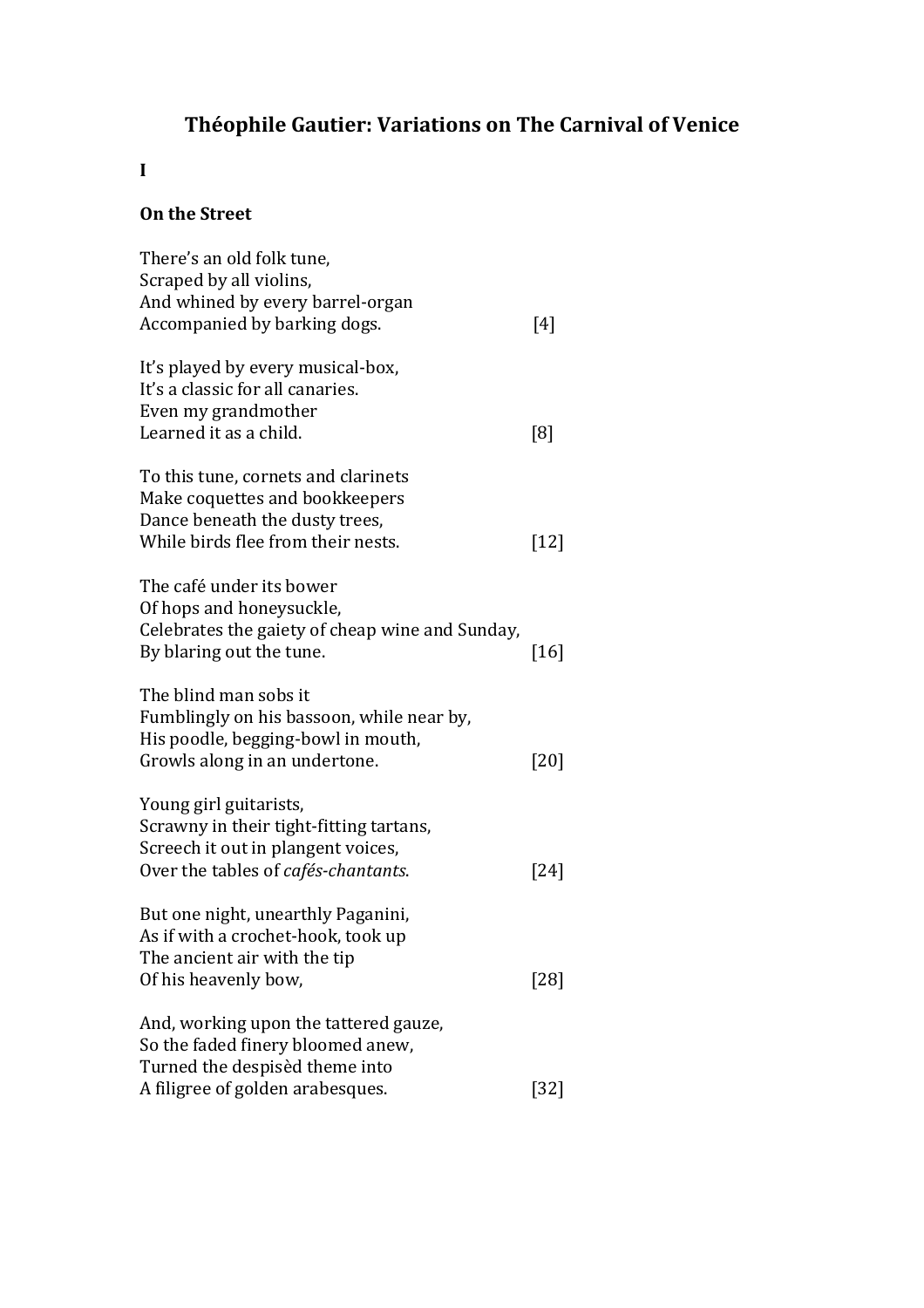## **On the Lagoons**

| Tra la, tra la, la, la, la lar,<br>Who doesn't know the tune?<br>It pleased our mothers,<br>Tender and mocking, plaintive and gay.        | $[36]$ |
|-------------------------------------------------------------------------------------------------------------------------------------------|--------|
| The tune of 'The Carnival of Venice',<br>Sung on the canals in bygone days,<br>And borne to the ballet on sighs<br>Of a rapturous breeze. | $[40]$ |
| I seem to see, when people play it,<br>A gondola with a prow<br>Like a violin's neck, sliding<br>Through its blue furrow.                 | [44]   |
| At a chromatic scale,<br>Venus of the Adriatic,<br>Her breast swathed in pearls,<br>Rises, pink and white, from the water.                | $[48]$ |
| The domes on the azure waves,<br>Follow the pure contours of the tune,<br>Swelling like full breasts,<br>That lift with sighs of love.    | [52]   |
| My skiff lands and I alight,<br>Casting the mooring-rope round<br>The pillar of a marble staircase<br>In front of a pink façade.          | [56]   |
| With its palaces, its gondolas,<br>Its seaside masquerades,<br>Its sweet sorrows, its mad gaieties,<br>All Venice lives in this melody.   | [60]   |
| A frail string vibrates and there<br>- summoned up by a pizzicato -<br>Joyous and free, as in former days,<br>The city of Canaletto!      | [64]   |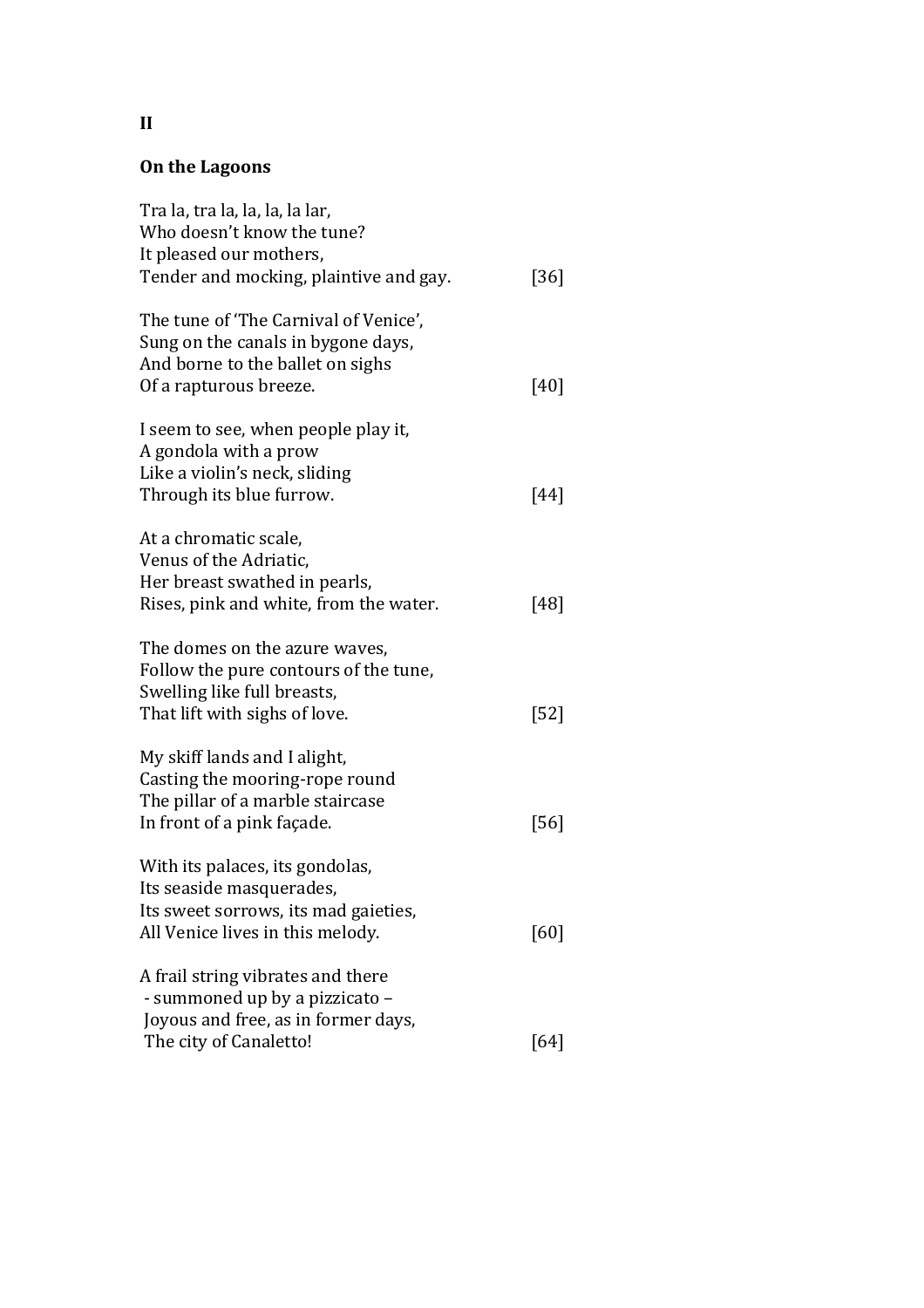## **Carnival**

| Venice is dressing for the ball,<br>In sequins all starry,                                                                                     |        |
|------------------------------------------------------------------------------------------------------------------------------------------------|--------|
| It sparkles, swarms and chatters away<br>The multi-coloured carnival.                                                                          | [68]   |
| Harlequin, negro by his mask,<br>Serpent by his thousand hues,<br>Gives Cassandra, his whipping-boy,<br>A comical thrashing.                   | $[72]$ |
| Flapping his winged sleeves,<br>Like a penguin on a reef,<br>The white Pierrot applies his powder,<br>And blinks his eyes.                     | $[76]$ |
| The doctor from Bologna rehearses<br>His endless basso patter.<br>Pulcinella, getting agitated,<br>Finds at last his crooked nose.             | [80]   |
| Colliding with Trivelin, who<br>Extravagantly trills in his handkerchief,<br>Scaramouche returns to Columbine<br>Her fan or her glove.         | [84]   |
| A mask slips at a cadence,<br>But it only reveals<br>A sly, sidelong look behind<br>Its eye-patches of black satin.                            | [88]   |
| Ah! Fine beard of lace,<br>Moved by each guiltless breath,<br>This arpeggio said to me: 'That's her!'<br>In spite of her veil, I'm sure of it. | [92]   |
| And I recognized, pink and fresh,<br>Under the ugly cardboard mask,<br>Her lip, beneath its peach-down,<br>And on her chin the beauty spot.    | [96]   |

**III**